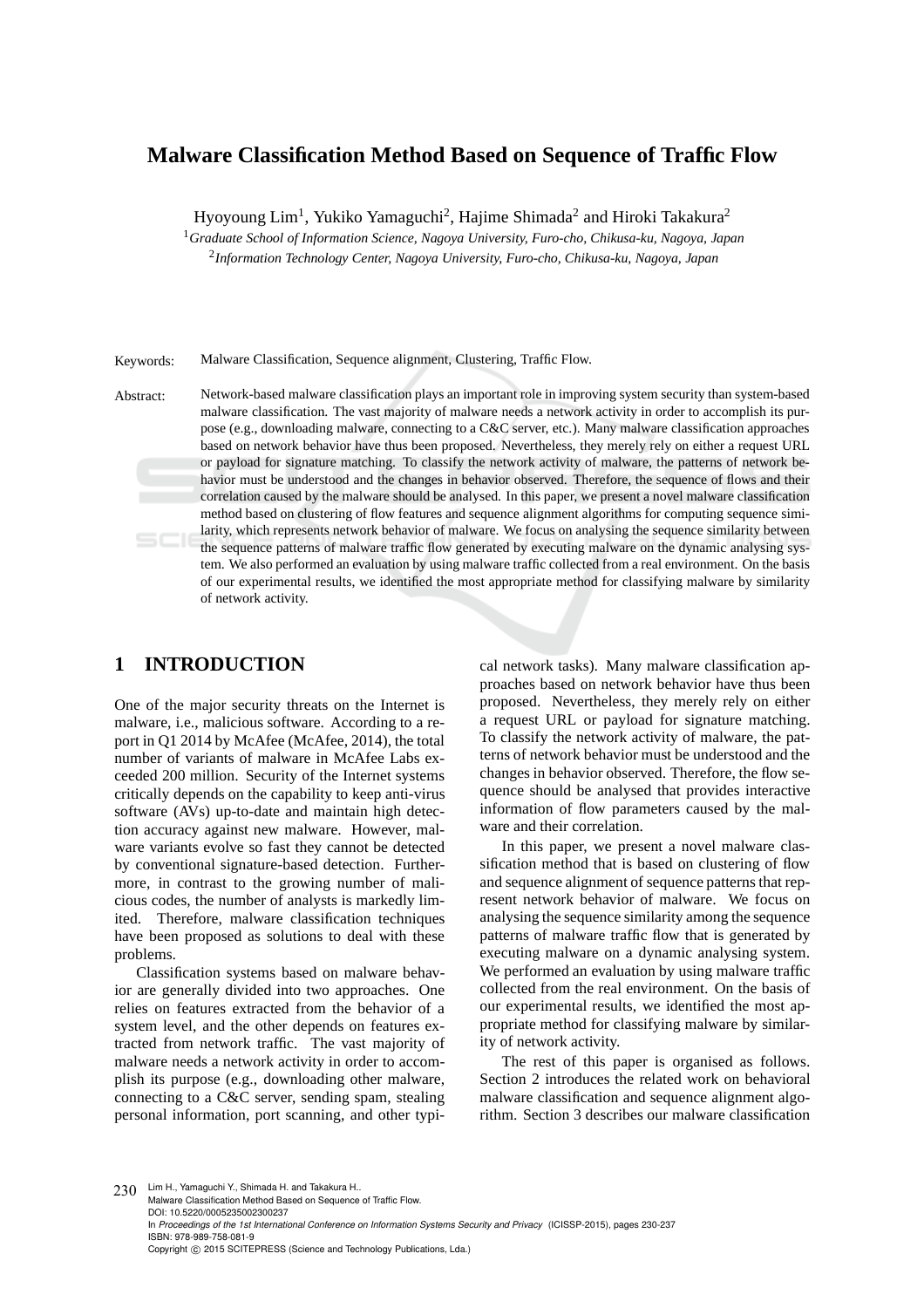method. Section 4 details experiments that were conducted and analyses their results to measure the accuracy of the method. We finally conclude this paper and mention our future work in Section 5.

## **2 RELATED WORKS**

## **2.1 Network Behavior-based Malware Classification**

Reliably extracting the features is a considerable challenge in malware classification. The features of malware are difficult to extract using only the static analysis, because the malware is often encrypted, compressed, or complicatedly described to obstruct malware analysis. Accordingly, many techniques have been explored by executing malware to extract its features. For malware classification, network behaviorbased approaches have been proposed in the literature for classifying malware samples.

Although most AVs use signature matching techniques for detecting malware, Berger-Sabbatel and Duda (Berger-Sabbatel and Duda, 2012) revealed that this approach can be easily evaded. They (Berger-Sabbatel and Duda, 2012) presented the method for observing the communication patterns of executing malware with DNS replies. Other papers (Stakhanova et al., 2011; Nari and Ghorbani, 2013) investigated malware behavior using network activity graphs and graph similarity analysis. To focus on more specific information of network behavior, Perdisci et al. (Perdisci et al., 2010) addressed the malware clustering system by extracting HTTP traffic traces and analysing their similarity. Different from previous works, Rafique et al. (Rafique et al., 2014) proposed a framework for extracting the features from the protocol and traffic state in order to use the information obtained from all protocols.

However, they did not consider the dependency on network flow or capture malware's network behavior well enough to distinguish between different malware. In contrast to these approaches, we use only network traffic flow data and generate representations of malware's network behavior for appropriate classification.

## **2.2 Sequence Alignment in Bioinformatics**

Sequence alignment is a method that compares two or more character sequences to obtain their similarities and dissimilarities.

First, Needleman and Wunsch (Needleman and Wunsch, 1970) proposed pair-wise global alignment, which evaluates amino acids by match/mismatch scores and gap penalties. Then, Smith and Waterman proposed pairwise local alignment (Smith and Waterman, 1981). Both are based on dynamic programming.

The Smith-Waterman algorithm replaces all the negatives in the similarity matrix with 0. Despite the increased length of alignment results, if the similarity values no longer increase, this algorithm terminates backtracking and outputs the results. In accordance with the differences between the two algorithms, we could obtain better precision to analyse the pattern of network activities.

Malware classification using sequence alignment has been extensively studied by malware analysis and detection researchers to classify normal, misuse, or unknown behavior. Several studies have proposed malware detection or classification. Inspired by the Smith-Waterman local alignment algorithm, Coull et al. presented a detection approach (Coull et al., 2003). The authors later enhanced it and presented a sequence alignment method using a binary scoring and a signature updating scheme to detect masquerade attacks (Coull and Szymanski, 2008). Another recent approach for detection is analysing API call sequences and classifying them as benign or malicious (Shankarapani et al., 2011).

Two techniques for malware classification using sequence alignment have recently been proposed (Iwamoto and Wasaki, 2012; Pedersen et al., 2013). Both extract more detailed information from binaries, including sequences of API calls and the graphical representations of control flow. We extend the previous studies that focused on network activity of sequencing features.

## **3 MALWARE CLASSIFICATION**

In this section, we describe the proposed method for malware classification based on network behavior. Figure 1 shows an outline of the proposed method, which is composed of the training and classification phases. Both phases consist of four steps, which are summarised below.

- 1. Feature Extraction: Extracts the network flow that reflects the network behavior of malware.
- 2. Feature Clustering: Classifies the extracted flow data to the closest cluster.
- 3. Sequence Generation: For the set of the malware's flow, generates a sequence pattern by using the clustering result.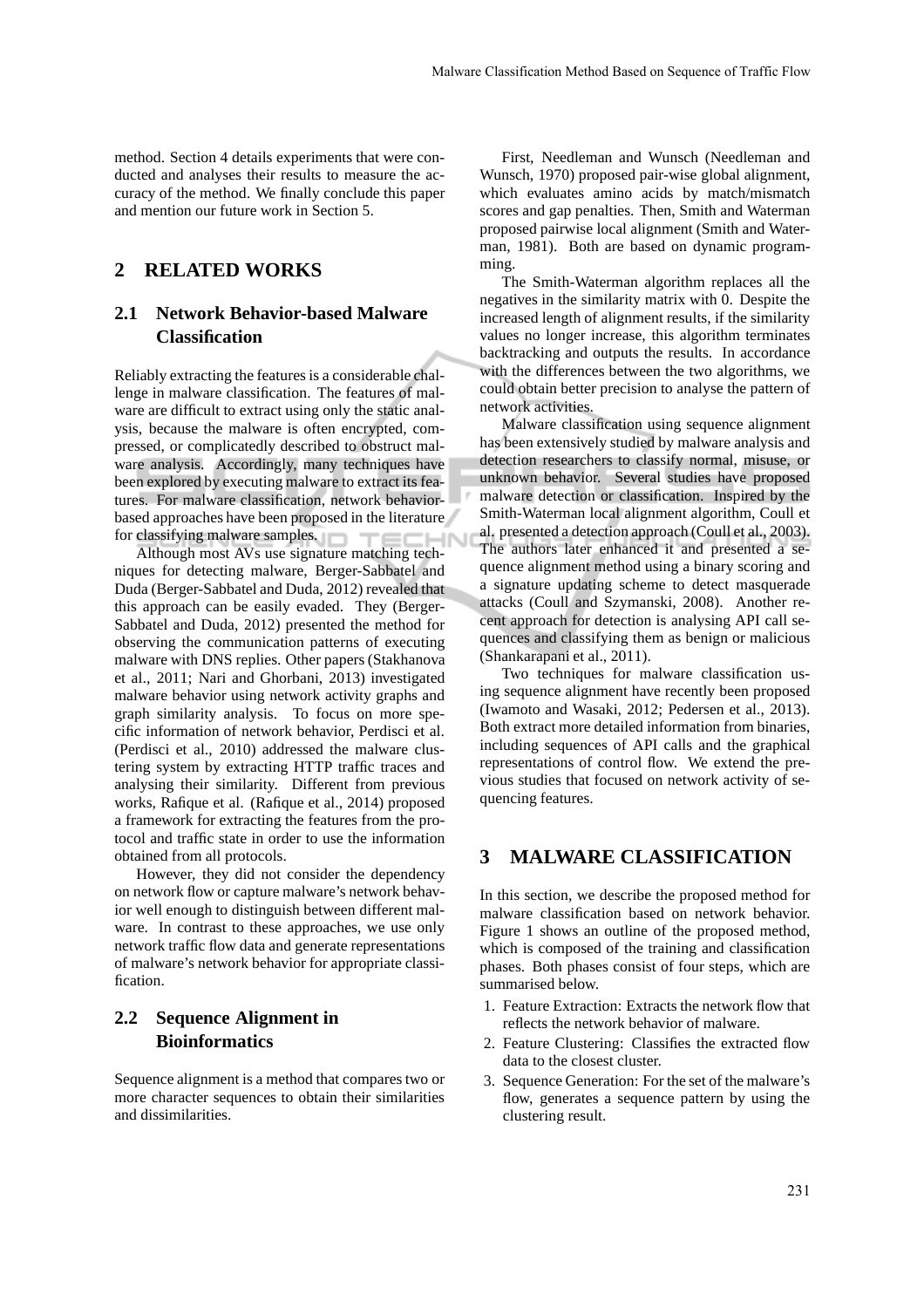| Dur     | Seq | Proto       | SrcAddr           | DstAddr           | Sport | Dport | Dir               | <b>State</b> | TotPk |
|---------|-----|-------------|-------------------|-------------------|-------|-------|-------------------|--------------|-------|
| 2.99995 |     | <b>RARP</b> | 00:0c:29:89:7d:fa | 00:0c:29:89:7d:fa |       |       | who               | INT          |       |
| 0.00000 | 2   | <b>IGMP</b> | 10.0.0.0          | 224.0.0.1         |       |       | $\longrightarrow$ | <b>INT</b>   |       |
| 0.00033 | 3   | ARP         | 192.168.1.1       | 192.168.1.2       |       |       | who               | <b>CON</b>   | 2     |
| 0.75628 | 4   | <b>JDP</b>  | 192.168.1.2       | 10.0.0.1          | 1037  | 53    | $\leftrightarrow$ | <b>CON</b>   | 2     |
| 0.00350 | 5   | <b>TCP</b>  | 192.168.1.2       | $*.*.*.158$       | 1035  | 80    | $\longrightarrow$ | <b>CON</b>   | 5     |
| 0.00071 | 5   | TCP         | 192.168.1.2       | $* * * 158$       | 1035  | 80    | $\rightarrow$     | <b>RST</b>   | 5     |
| 0.00005 | 6   | UDP         | 192.168.1.2       | 192.168.1.255     | 138   | 138   | $\rightarrow$     | INT          | 3     |
| 0.00013 | 6   | JDP         | 192.168.1.2       | 192.168.1.255     | 138   | 138   | $\rightarrow$     | <b>REO</b>   | 3     |

Table 1: Examples of Flow Data.



**Training Phase Classification Phase** 

Figure 1: The Overview of Malware Classification.

4. Classification using Sequence Alignment: Classifies the sequence data with similarity on the basis of the sequence alignment algorithm.

### **3.1 Feature Extraction**

The goal of this work is to classify unknown malware in accordance with a sequence pattern of observable features. The features are extracted from the network traffic flow generated by a dynamic analyser during the execution of the malware. To classify malware meticulously on the basis of its behavior, the malware analysis system is recommended to suitably reflect malware activities. Furthermore, to classify malware effectively, the features must be easy to extract and provide sufficient information to discriminate among different malware families. We have gained both the header and payload of network packets. However, when using the payload, it requires a lot of storage space and time for analysing. On the other hand, the header information of the packets can be analysed even if the communication is encrypted. Accordingly, we decided to use the flow sequence that is most suitable to observe the flow of packets.

We suppose that the malware samples were executed by the dynamic malware analyser to collect network traffic capture files. Our method, therefore, adopts traffic data collected by Botnetwatcher (Aoki et al., 2010), which has been developed by NTT Secure Platform Lab and connected to the Internet.

The pcap format file is analysed through  $Argus<sup>1</sup>$ , which extracts flow data from network traffic files. Table 1 provides examples of flow data extracted from real malware samples. Note that IP addresses are sanitised for privacy protection. As shown in Table 1, the flow extracted by Argus contains all types of protocols of traffic that are invoked by the malware. Among these protocols, TCP and UDP can deeply correlate with behavior of malware, thus we adopt them as features for clustering.

The feature used for the clustering is not a characteristic that only determines whether the packets are normal or malicious. Rather, it is used as a representative attribute of the flow element. Therefore, our method only requires appropriate extraction of the flow characteristics as a preprocessor. We defined the

Table 2: Feature based on Flow Data.

| <b>Feature Name</b> | Explanation                               |
|---------------------|-------------------------------------------|
| Dur                 | Record total duration                     |
| Seq                 | Argus sequence number                     |
| Proto               | Transaction protocol                      |
| SrcAddr             | Source IP address                         |
| <b>DstAddr</b>      | <b>Destination IP address</b>             |
| Sport               | Source port number                        |
| Dport               | Destination port number                   |
| Dir                 | Direction of transaction                  |
| <b>State</b>        | <b>Transaction</b> state                  |
| <b>TotPkts</b>      | Total transaction packet count            |
| <b>SrcPkts</b>      | $Src \rightarrow \text{dst packet count}$ |
| <b>DstPkts</b>      | $Dist \rightarrow src$ packet count       |
| SrcLoad             | Source bits per second                    |
| DstLoad             | Destination bits per second               |

<sup>1</sup>http://qosient.com/argus/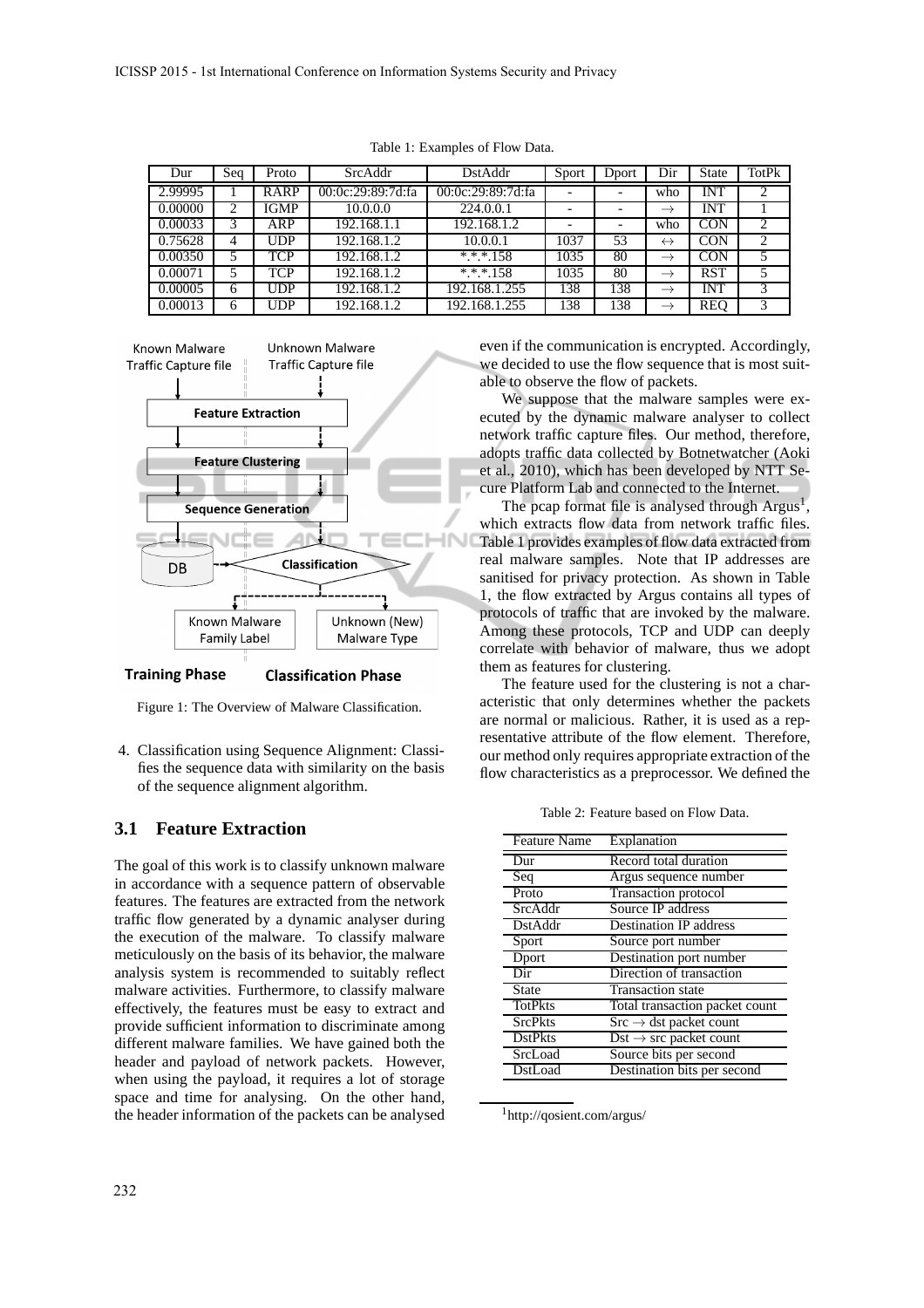|  |  |  | Table 3: Result of Flow Clustering $(k=8)$ . |  |
|--|--|--|----------------------------------------------|--|
|--|--|--|----------------------------------------------|--|

| $\sim$<br>'luster                          | . .   |        |       |                 |       |       |             | . .                              | Total              |
|--------------------------------------------|-------|--------|-------|-----------------|-------|-------|-------------|----------------------------------|--------------------|
| $c_{\rm{m1}}$<br>Number of<br><b>Flows</b> | 3,810 | 15.545 | 3.265 | 0.27<br>/ 20…   | 2,541 | 1.665 | 12,615      | 8.342                            | 54,61 <sup>c</sup> |
| (% , )<br>Percentage,                      | 0.Y   | 28.5   | o.u   | $\cdot$ $\circ$ | 4.U   | o.    | ^^<br>2.3.1 | $\overline{\phantom{0}}$<br>10.Z | 100                |

| The name of Malware        | Sequence data                             |
|----------------------------|-------------------------------------------|
| Virus.Sality.gen.1         |                                           |
| Virus.Sality.gen.2         |                                           |
| Backdoor.Simda.abxr        | DCCCDBAACAAADABAGGADDDDGGBDDCCBD          |
| Backdoor.Simda.acak        | DGHGGGHGGGGGGGGGGGGGGGGGGGGGGGGGGGGGGEGHH |
| Backdoor.Simda.acam        |                                           |
| Backdoor.Simda.acbg        |                                           |
| Trojan-Spy.Win32.Zbot.rfjs |                                           |
| Trojan-Spy.Win32.Zbot.rncv |                                           |
| Trojan-Spy.Win32.Zbot.rofw |                                           |
| Trojan-Spy.Win32.Zbot.qtpy |                                           |
| Trojan-Spy.Win32.Zbot.qtuj |                                           |

following 14 features as listed in Table 2. In addition to the five-tuple (SrcAddr, DstAddr, Sport, Dport, Proto) and direction (Dir) information that can be automatically extracted from a packet header, eight features are defined, including the duration of the flow (Dur), the Argus sequence number from the particular session (Seq), and the transaction state of flow (State).

#### **3.2 Feature Clustering**

To cluster flow data, we use a K-means algorithm that is commonly used for unsupervised learning techniques. In the work of Erman et al.(Erman et al., 2006), K-means is suitable to classify the traffic flows faster than the other algorithm. It proceeds by selecting *k* initial cluster centers and then iteratively refining them through the following steps.

- 1. Select an initial partition with *k* cluster centers; repeat steps 2 and 3 until clusters stabilise.
- 2. Generate a new partition by assigning each object to its closest cluster centre by minimising the square-error.
- 3. Compute new cluster centers

The formula for the square error *V* is shown by Equation (1).

$$
V = \sum_{i=1}^{k} \sum_{j \in S_i} |x_j - \mu_i|^2
$$
 (1)

The square error is calculated as the distance squared between each object *x* and the centre of its cluster  $\mu_i$ . Object  $\mu_i$  represents the respective centre of each cluster.

Table 3 shows an example of clustering under the condition of  $k = 8$ . In this example, K-means algorithm is applied to a Botnetwatcher dataset, which consists of 54,610 flows generated by 515 malware samples. As shown in Table 3, clusters are labelled  $b \vee A \sim H$ .

#### **3.3 Sequence Generation**

In this step, a sequence pattern for each variants of malware is generated by using the clustering result. The sequence represents the abstracted behavior of the malware. When two sequence patterns are similar, the same network activity may be the cause. We can identify a malware family with distinctive network behavior.

Table 4 shows an example of sequence patterns generated by K-means clustering with  $k = 8$ . As shown in Table 4, similar sequences can possibly belong to the same malware family.

In the next step, therefore, the sequence patterns are used to identify the malware families.

## **3.4 Classification using Sequence Alignment**

For similarity measurement between variant of malware, our research adopted two sequence alignment algorithms introduced in Section 2.2: Needleman-Wunsch and Smith-Waterman algorithms (Needleman and Wunsch, 1970; Smith and Waterman, 1981). These two algorithms belong to the dynamic programming, which is a method for solving complex problems gradually using recurrences.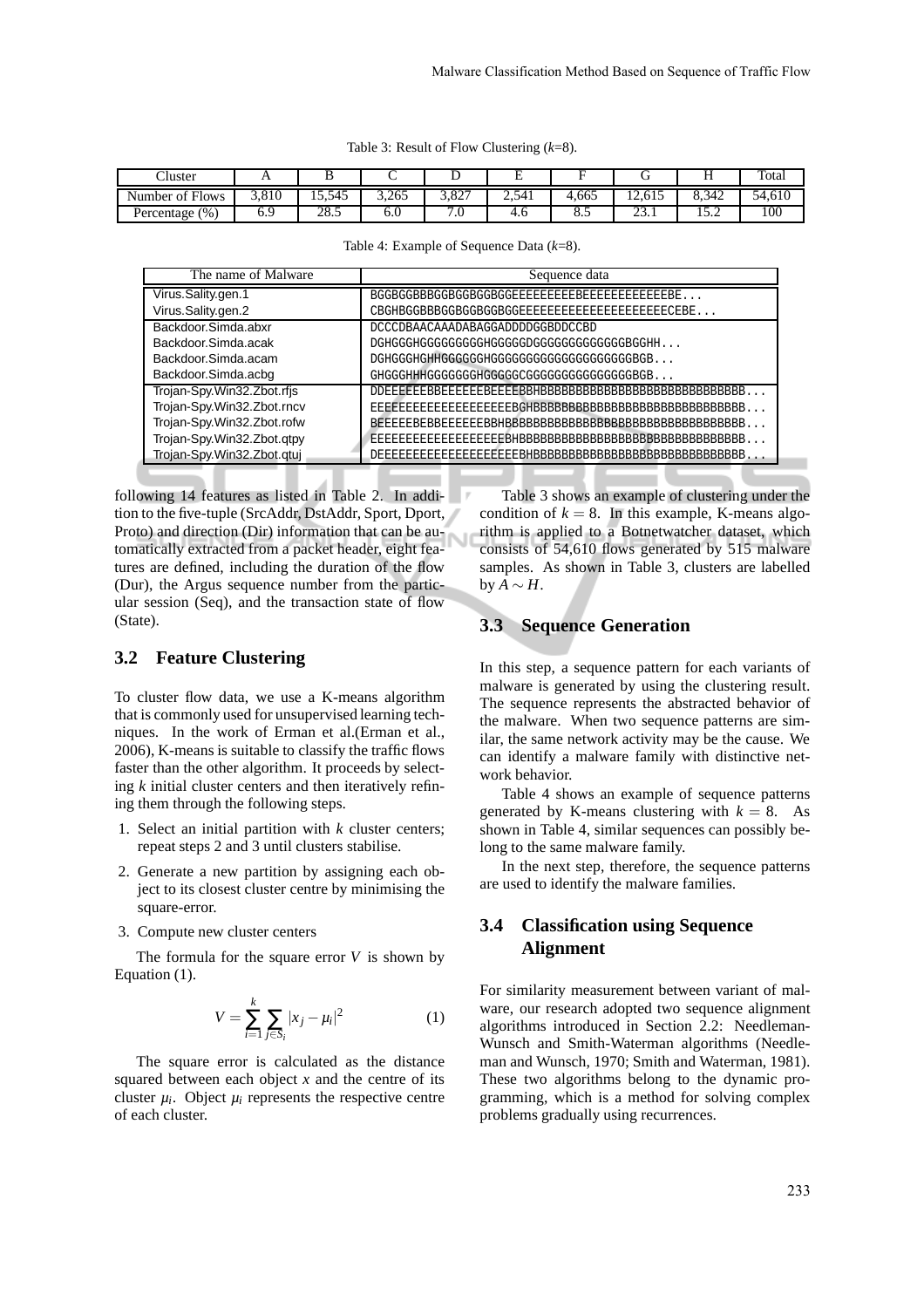These algorithms do not simply find the longest subsequence shared by two sequences. They have three factors: *gap*, *match*, and *mismatch*. The *gap* factor defines a penalty given to alignment when we have insertion or deletion. Similarly, the *gap*, the *match*, or *mismatch* factor is added to the score. The *match*, *mismatch*, and *gap* factors should be defined in advance. In this paper, we defined the factors as follows:  $match = 10$ ,  $mismatch = -5$ ,  $gap = -5$ .

The Needleman-Wunsch algorithm computes the similarity between two sequences  $X_n$  and  $Y_m$  by using the score of similarity. The score of similarity  $N_{i,j}$   $(0 \le i \le n, 0 \le j \le m)$  between sequences  $X = \{x_1, x_2, \ldots, x_{n-1}, x_n\}$  and  $Y = \{y_1, y_2, \ldots, y_{m-1}, y_m\}$ can be computed by Evaluation (2). The subsequence with the highest score is defined as a common subsequence between the two sequences.

$$
N_{i,j} = max \begin{cases} N_{i-1,j-1} + P(X_i, Y_j), \\ N_{i-1,j} + gap, \\ N_{i,j-1} + gap. \end{cases}
$$
 (2)  

$$
P(X_i, Y_j) = \begin{cases} match & (X_i = Y_j), \\ mismatch & (X_i \neq Y_j). \end{cases}
$$
 (3)

On the other hand, the Smith-Waterman algorithm shows that a local alignment can be computed using essentially the same idea employed by Needleman-Wunsch. The recurrence relation is slightly altered because an empty string is a suffix of any sequence, so a score of zero is always possible. Evaluation (4) is used to compute the score  $S_{i,j}$  using Smith-Waterman.

$$
S_{i,j} = max \begin{cases} S_{i-1,j-1} + P(X_i, Y_j), \\ S_{i-1,j} + gap, \\ S_{i,j-1} + gap, \\ 0. \end{cases}
$$
 (4)

For example, we have aligned the malware samples Virus.Sality.gen.1 and Trojan-Spy. Win32.Zbot.rfjs in Table 4 by using two algorithms. Figures 2 and 3 represent results of Needleman-Wunsch and Smith-Waterman algorithms, respectively. In these figures, the symbols − and | indicate the *gap* and *match*. The Needleman-Wunsch algorithm attempts to align every element in every sequence.

| $G\textsf{BGGBGGBGGEEEEEE} \textsf{=} - \textsf{EEEEEE} \textsf{=} \textsf{EEEE} \textsf{=} \textsf{=} \textsf{=} \textsf{=} \textsf{=} \textsf{EEEECEEEE} \textsf{=} \textsf{=} \textsf{=} \textsf{=} \textsf{=} \textsf{=} \textsf{=} \textsf{=} \textsf{=} \textsf{=} \textsf{=} \textsf{=} \textsf{=} \textsf{=} \textsf{=} \textsf{=} \textsf{=} \textsf{=} \textsf{=} \textsf{=} \textsf{=} \textsf{=} \$ |
|-----------------------------------------------------------------------------------------------------------------------------------------------------------------------------------------------------------------------------------------------------------------------------------------------------------------------------------------------------------------------------------------------------------------|
| ,,,,,,,,,,,,,,,,,,                                                                                                                                                                                                                                                                                                                                                                                              |
|                                                                                                                                                                                                                                                                                                                                                                                                                 |

Figure 2: The Alignment Result using Needleman-Wunsch.

On the other hand, for the alignment result by the Smith-Waterman algorithm, this algorithm attempts to align a part of the two sequences. Therefore, the Smith-Waterman algorithm obtains a shorter total alignment than the Needleman-Wunsch algorithm.

| . |  |
|---|--|
|   |  |

Figure 3: The Alignment Result using Smith-Waterman.

In both methods, the similarity between two sequences is given as follows:

Similarly = 
$$
\frac{\text{Length of subsequence with highest score}}{\text{Total length of sequence used by alignment}}
$$

These two algorithms have drawbacks when applied to our method. When the difference between lengths of the sequences is large, they are difficult to define as similar even if their similarity is 100%.

For the Unified algorithm, we calculate the average of the similarity of the two algorithms. The similarity of the Unified algorithm is given as follows (Similarity<sub>N</sub>: Needleman-Wunsch, Similarity<sub>S</sub>: Smith-Waterman, Similarity<sub>U</sub>: Unified algorithm):

$$
Similarity_U = \frac{Similarity_N + Similarity_S}{2}
$$

For example, the results of similarity between the variants of Sality and Zbot in Table 4 (Sality 1: Virus.Sality.gen.1, Sality 2: Virus.Sality.gen.2, Zbot: Trojan-Spy.Win32.Zbot.rfjs) are shown in Table 5.

Table 5: Example of Similarity Results (%).

|                                  | Similaritys | Similarity <sub>N</sub> | Similarity <sub>U</sub> |  |  |  |  |  |
|----------------------------------|-------------|-------------------------|-------------------------|--|--|--|--|--|
| Example 1                        | 91.2        | 91.0                    |                         |  |  |  |  |  |
| Example 2                        | 94.7        | 5.6                     | 50.2                    |  |  |  |  |  |
| Example 1: Sality 1 and Sality 2 |             |                         |                         |  |  |  |  |  |

Example 2: Sality 1 and Zbot

As shown in Table 5, the Unified algorithm overcomes the shortcomings of the two algorithms.

#### **4 EXPERIMENTS AND RESULTS**

In this section, we demonstrate the results of our experiments. We first generate training and testing

Table 6: Number of the Training and Testing Datasets.

|             | Training | Testing | Total |
|-------------|----------|---------|-------|
| # of Family |          |         |       |
| # of Sample | 58       | 383     |       |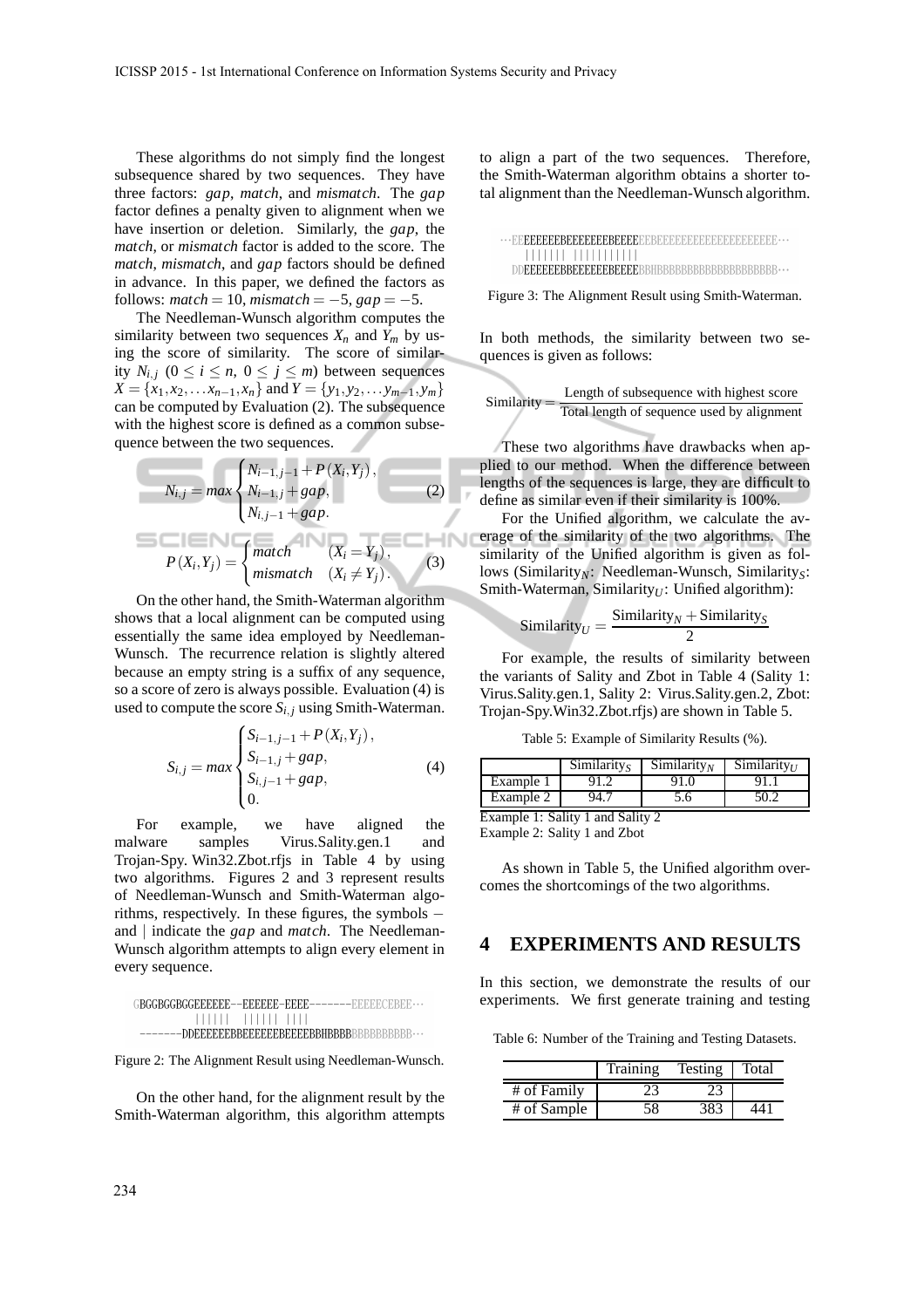| No.             | <b>Family Label</b>      | # of Sample     | # of Training  | # of Testing   | <b>Average Similarity</b> |
|-----------------|--------------------------|-----------------|----------------|----------------|---------------------------|
|                 | Backdoor.Androm          |                 |                |                | 44.3                      |
| $\overline{c}$  | Backdoor.DarkKomet       | 5               |                | 4              | 45.1                      |
| 3               | Backdoor.Simda           | 6               |                | 5              | 60.1                      |
| 4               | AdWare.NSIS.Agent        | 3               |                | 2              | 51.1                      |
| 5               | AdWare.Agent             | 3               |                | 2              | 41.9                      |
| 6               | nMonitor.Ardamax         | 2               |                |                | 78.5                      |
| 7               | Packed.Katusha           | 3               |                | 2              | 39.9                      |
| 8               | Trojan.Agent             | 5               |                | 4              | 43.1                      |
| 9               | Trojan.Badur             | 4               |                | 3              | 75.2                      |
| $\overline{10}$ | Trojan.Inject            | 8               |                |                | 45.8                      |
| 11              | Trojan.Neurevt           | 3               |                | 2              | 58.7                      |
| 12              | Trojan.Pakes             | 2               |                |                | 73.8                      |
| 13              | Trojan. VB               | 3               |                | $\overline{c}$ | 65.4                      |
| 14              | Trojan. Yakes            | 206             | 21             | 185            | 74.7                      |
| 15              | Trojan-Downloader.Agent  | 2               |                |                | 51.2                      |
| 16              | Trojan-FakeAV.FakeSysDef | 67              | 7              | 60             | 73.8                      |
| 17              | Trojan-PSW.Tepfer        | 2               | 1              |                | 33.6                      |
| 18              | Trojan-Ransom.Agent      | $\overline{11}$ | $\overline{2}$ | $\overline{9}$ | 72.1                      |
| 19              | Trojan-Ransom.Foreign    | 81              | 9              | 72             | 73.2                      |
| 20              | Trojan-Spy.Zbot          | 9 <sup>2</sup>  |                | 8              | 53.5                      |
| 21              | Virus.Sality             | $\overline{2}$  |                |                | 91.1                      |
| 22              | HEUR:Trojan-Downloader   | 6               |                |                | 49.5                      |
| 23              | HEUR:Trojan              | 4               |                | 3              | 64.3                      |
|                 | Total                    | 441             | 58             | 383            |                           |

Table 7: Family Name and Number of Samples in the Training and Testing Datasets.

datasets from real malware samples. The datasets for measuring the effectiveness of experiment are important, because they are to be the criteria for classification. We then discuss the classification accuracy of the proposed classification method. Finally, we discuss the experiment results.

#### **4.1 Family Labeling and Datasets**

For evaluation, we used the malware dataset provided by NTT Secure Platform Lab. This dataset consists of the network traffic (pcap file) gathered by 30-minute execution of each malware sample using a dynamic malware analysis system, namely Botnetwatcher.

The dataset also includes labels assigned by 11 kinds of antivirus software that scanned each malware sample. Among them, we used the labels from Kaspersky to create the labelled dataset, because the classification criteria applied to Kaspersky are based on the behavior of malware.

Kaspersky has classified malware using all features of malware, including network traffic flow. In contrast, our method only focuses on the network behavior of malware extracted from network flow. In the experiment, we compared the classification of Kaspersky and our classification method. If the results of the comparison are similar to the labeling of Kaspersky, it is possible to prove the effectiveness of the classification based on the network behavior.

We identified 23 families of malware samples with Kaspersky. We divided them into training and testing datasets. We extracted 10% of samples from each 23 families of malware samples in the training dataset (58 samples) and the remaining samples from the testing dataset (383 samples). To obtain a balanced training dataset, we limited the distribution of each family in the training dataset to 40% of the entire dataset. Table 6 shows the number of families and samples in the training and testing datasets. Table 7 shows the families of samples in the training and testing dataset.

Table 8 shows similarity between the variants of Backdoor.Simda, which is one of the families we identified. The maximum and minimum values of the similarity are 89.7% and 31.1%. The average percentage of similarity is 60.1%. Table 7 indicates the average percentage of similarity calculated for malware samples in each family.

Table 8: Similarity between Variants of BS (%, *k*=8).

|                 | BS <sub>1</sub> | BS <sub>2</sub> | BS 3              | BS <sub>4</sub> | BS <sub>5</sub> |
|-----------------|-----------------|-----------------|-------------------|-----------------|-----------------|
| BS <sub>1</sub> |                 |                 |                   |                 |                 |
| BS <sub>2</sub> | 76.5            |                 |                   |                 |                 |
| BS <sub>3</sub> | 89.7            | 75.6            |                   |                 |                 |
| BS <sub>4</sub> | 77.5            | 69.3            | $78.\overline{9}$ |                 |                 |
| BS <sub>5</sub> | 32.0            | 37.2            | 33.4              | 31.1            |                 |

BS : Backdoor.Simda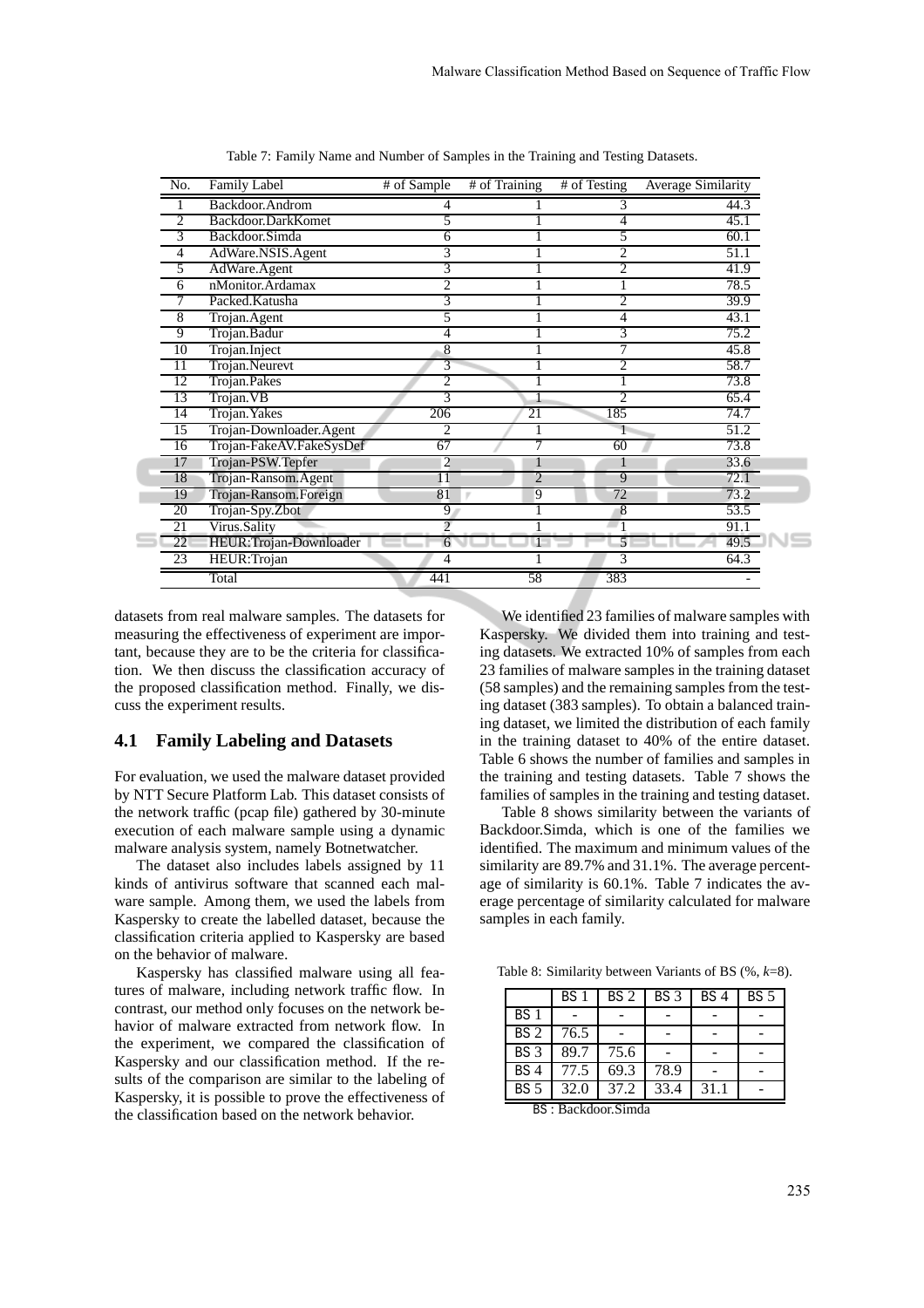

#### **4.2 Classification Accuracy**

We measured the similarity between the training and testing datasets, that is, we calculated similarity between one testing dataset and each individual training dataset. Then, we sorted them by the rankings from No.1 to No.58 in decreasing order of similarity and made comparisons by using the labels assigned by Kaspersky. By taking comparison results into account, the testing data are classified into the family with the highest degree of similarity. We define the following indices for performance comparison (T: malware samples of the Testing dataset). The results are shown Table 9.

Classification Accuracy = 
$$
\frac{\text{\# of T classified correctly}}{\text{\# of T}}
$$

To calculation algorithms, we used the three algorithms referred to in Section 3.4. We obtained 8.9% and 30.1% by using Smith-Waterman and Needleman-Wunsch algorithms, respectively. By using the Unified algorithm, which is the average value of the two algorithms, we obtained the highest result, 38.4%.

Figure 4 indicates the classification accuracy with the three algorithms. According to Figure 4, when we take care of classification within the Top 3, the classification accuracy exceeds 60%. This result shows the feasibility of our method by improving our algorithm.

#### **4.3 Discussion of Classification Results**

The results of our experiment show that malware can be classified on the basis of network flow sequence with sequence alignment.

First, we have examined the impact of cluster *k* on the classification accuracy. Figure 5 shows the accuracy of each rank for when the cluster *k* changed from



Table 9: Classification Accuracy (%).

|                                       |          |     | Algorithm   Smith   Needleman | Unified |
|---------------------------------------|----------|-----|-------------------------------|---------|
|                                       | Accuarcy | 8.9 | 30.1                          | 38.4    |
| Smith: Smith-Waterman Algorithm       |          |     |                               |         |
| Needleman: Needleman-Wunsch Algorithm |          |     |                               |         |

Unified: Unified Algorithm

IGY PUBLIC ⊿ **IONS** 6 to 11. As shown in Figure 5, there is no significant impact on the accuracy under the difference on *k*. This means that our clustering of flow is stable.

From Table 7, the majority of families have a few samples. On the other hand, Trojan.Yakes accounts for almost half the samples. Also, some families, such as Trojan.Yakes (14) and Trojan-Ransom.Foreign (19), have much larger numbers of samples than the other families. This is because the dataset that we used is real malware collected from October 2013 to March 2014, focusing on specific distribution of malware samples. For future work, we will complement the distribution of malware samples.

As the results in Table 9 show, the highest classification accuracy was obtained by the Unified algorithm, which is the average value of the two algorithms and not the method using only one algorithm. This shows that using the Unified algorithm can overcome the shortcomings of the two algorithms. We obtained a low accuracy, less than 40%, which we must devise measures to improve. This should be solved by improving the algorithm to take advantage of the accuracy in the Top 3 rankings shown in Figure 4.

Finally, the method needs to be improved to classify unknown malware. In this study, we performed experiments with only the known families. For future work, we need to improve the classification method for new malware.